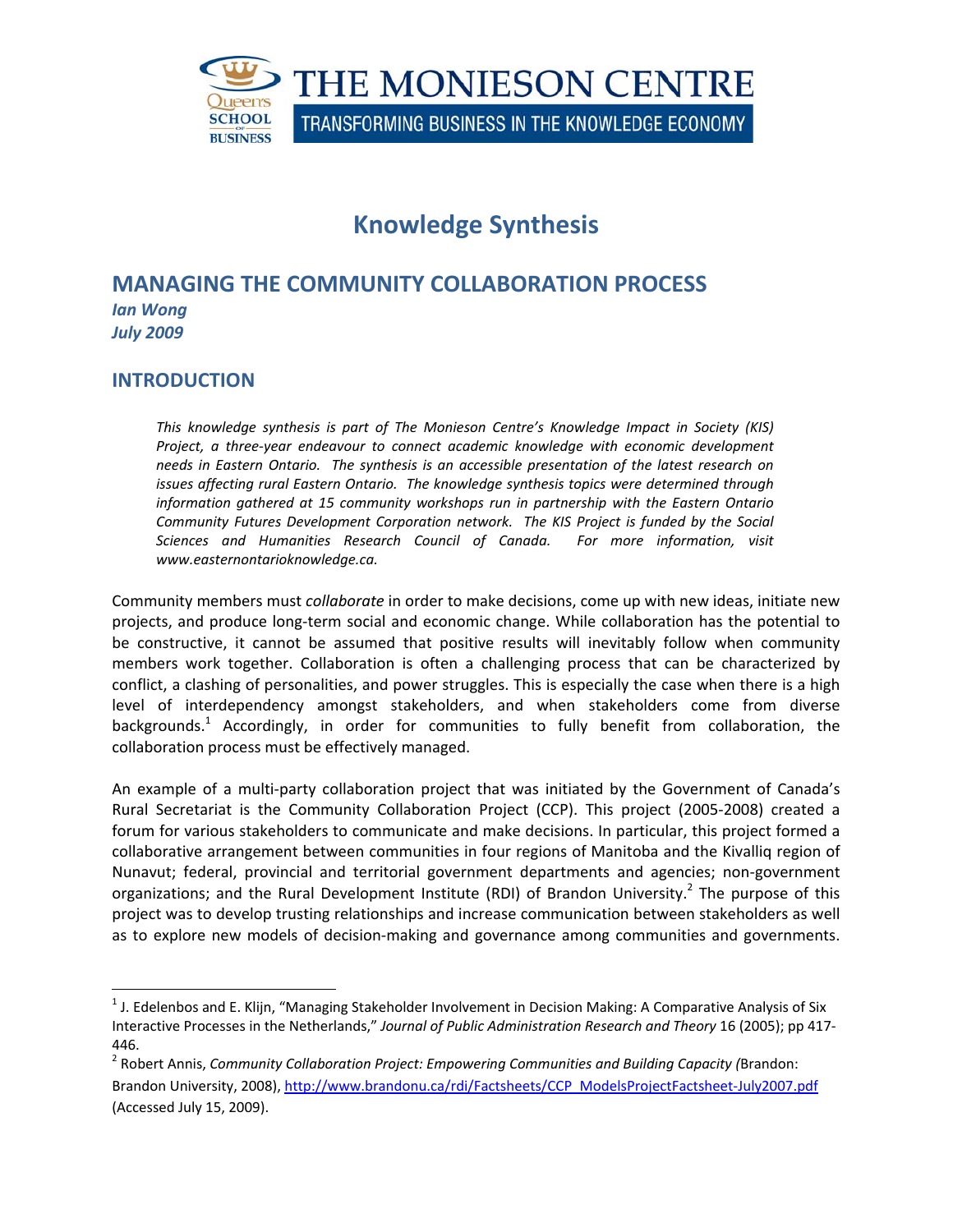This collaborative venture was successful because stakeholders were able to effectively work together in spite of their differing interests and agendas.

# **BENEFITTING FROM COMMUNITY COLLABORATION**

The purpose of this knowledge synthesis is to provide guidance to community stakeholders from various backgrounds on how to best collaborate and work together *in a group or team‐based context.* This knowledge synthesis assumes that community members have already decided to come together as a working group to collaborate. The following paragraphs describe how such groups can be most effective and successfully achieve their goals.

The following issues will be described in greater detail:

- How do stakeholders most effectively make decisions?
- How do stakeholders most effectively generate new ideas and foster creativity and innovation?
- How do stakeholders most effectively deal with conflict?

# **EFFECTIVE DECISION MAKING**

Decision making is a key activity in the collaboration process. For example, community members make decisions on policy and procedures, initiatives in which to engage, and how to allocate resources. The following strategies can be used to create a successful and fair decision making process.

### *Assign Roles and Establish the Process*

The first step in the decision making process is to designate roles. At the very least, there should be a process manager, a timekeeper, and a recorder of information. These roles ensure that the decision making progress is organized and systematic. Designating a process manager is critical because he or she is responsible for leading and guiding the decision making process. It is recommended that the process manager follow a general decision making approach developed by researchers called the "rational model of group decision making" (See Appendix A for an elaboration of the model).<sup>3</sup> This classic model suggests that decision making is an integrated sequence of activities that includes:

a) Defining the problem

- b) Gathering, interpreting, and exchanging information
- c) Choosing among alternatives
- d) Implementing the decision

## *Define the Problem*

After roles are assigned and the decision making approach is agreed upon, group members must then clearly define what it is that they want to accomplish. In other words, what is the key issue(s) and what is the key decision(s) that must be reached? It is important to be explicit and clear about the goals of the process at the outset, because this will help focus subsequent discussions and ensure that the discussions stay on track.

<sup>3</sup> Leigh Thompson, *Making the Team: A Guide for Managers.* (Upper Saddle River: Pearson, 2004), p 127.

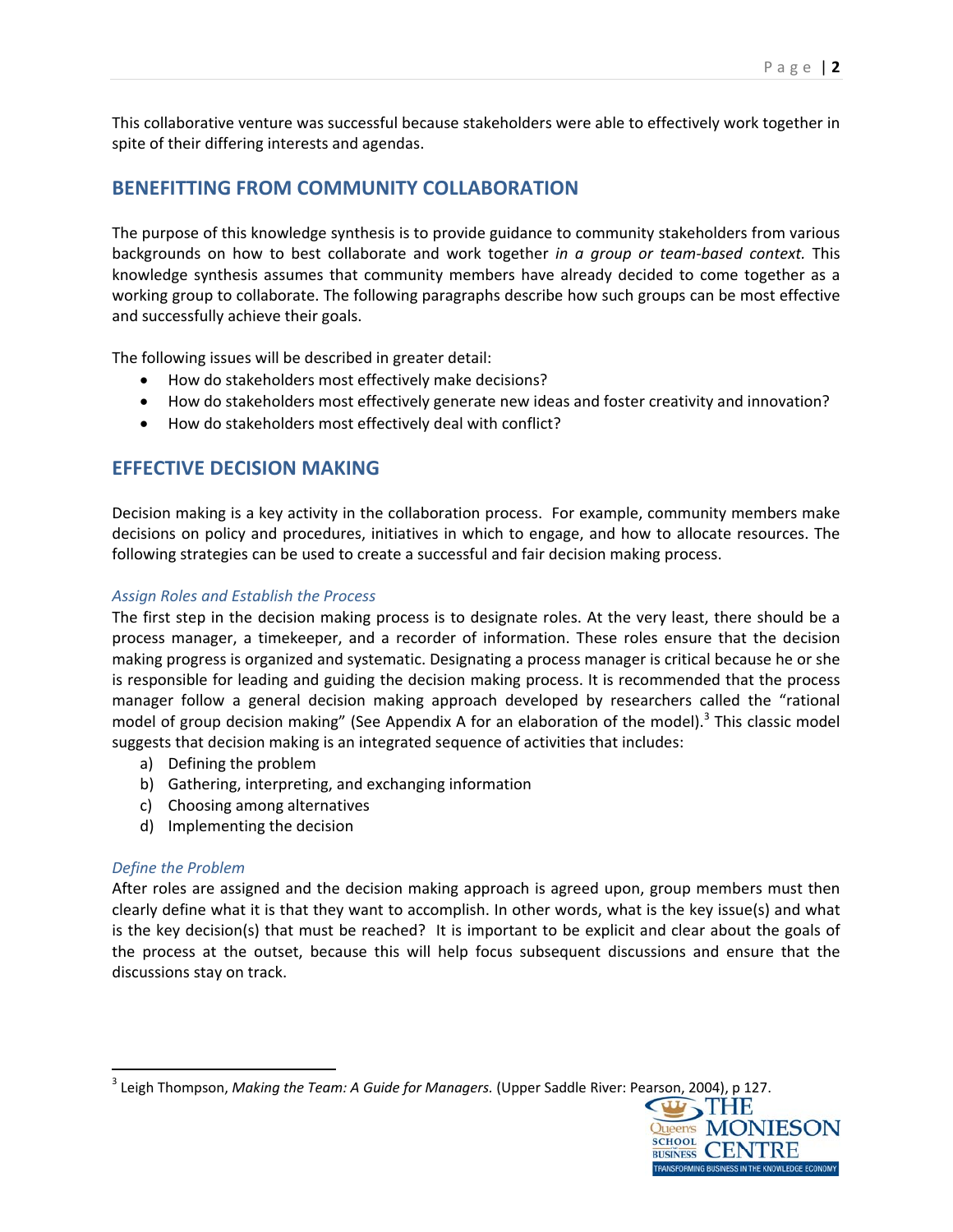#### *Gather, Interpret, and Exchange Information*

Having decided on what decision(s) must be reached, the group must gather, interpret, and exchange information pertaining to the problem. This is a very important stage of the decision-making process. Group members bring information and knowledge to the table and share their interests, concerns, and opinions. Often, group members will have conflicting viewpoints and this conflict will need to be managed effectively. Since conflict management is such an important issue in group dynamics, a section will be devoted to it later in this knowledge synthesis.

During this stage, the process manager acts as a facilitator and plays a critical role. He or she must ensure that there is equal participation among group members.<sup>4</sup> Often what can happen in group discussions is that one or two people in the group do all the talking which can impede effective information exchange. This dominating behaviour must be prevented and, as such, the process manager must have the ability to direct the discussion and seek input from those who are participating less than others. The goal of this stage is to ensure that everyone's interests and concerns are voiced and addressed if possible.

The outcome of this stage in the decision making process is for group members to come up with a list of alternative courses of action to be chosen by the group. It is recommended that group members use a whiteboard or some sort of visual aid to write out each of the alternatives and each member's initial preferences.<sup>5</sup>

### *Choose Among Alternatives*

In choosing an alternative, as much as possible, group members should first strive for consensus. Consensus‐building is a process in which the discussion of the alternatives continues and all of the stakeholder's interests are continually voiced, heard, and respected.<sup>6</sup> This process ensures that group members gain an in‐depth *understanding* of the issues with respect to each alternative. Ideally, this process will generate a high-quality agreement, one with which most stakeholders are happy.<sup>7</sup> If consensus building does not produce an agreement, then voting (majority rule) can be used. The drawback with voting is that it can produce a low quality agreement, one in which conflict soon reappears and stakeholders demand to revisit the entire decision making process.

#### *Implement the Decision*

To implement a decision, the group must decide who will carry out the course of action. This is particularly important when people from different levels of government come together to make a decision. When towns, counties, and provincial/federal departments all have a hand in a decision, they may have difficulty avoiding duplication of services. To address this issue, all group members must be absolutely clear about who will do what. This can be done by making a detailed list of the deliverables and assigning tasks to different individuals (or groups of individuals). It is vital for this to be agreed‐upon and documented. After this is done, the individuals who are taking action must be held accountable; they should be responsible to keep other group members up‐to‐date on how the implementation of the

<sup>&</sup>lt;sup>4</sup> Leigh Thompson, *The Mind and Heart of the Negotiator*. (Upper Saddle River: Pearson, 2005), p 215.<br><sup>5</sup> Thompson, *Mind and Heart*, p 214.<br><sup>6</sup> Judith E. Inness, "Consensus Building: Clarifications for the Critics," *P Planning Association* 65 (1999): pp 412‐423.

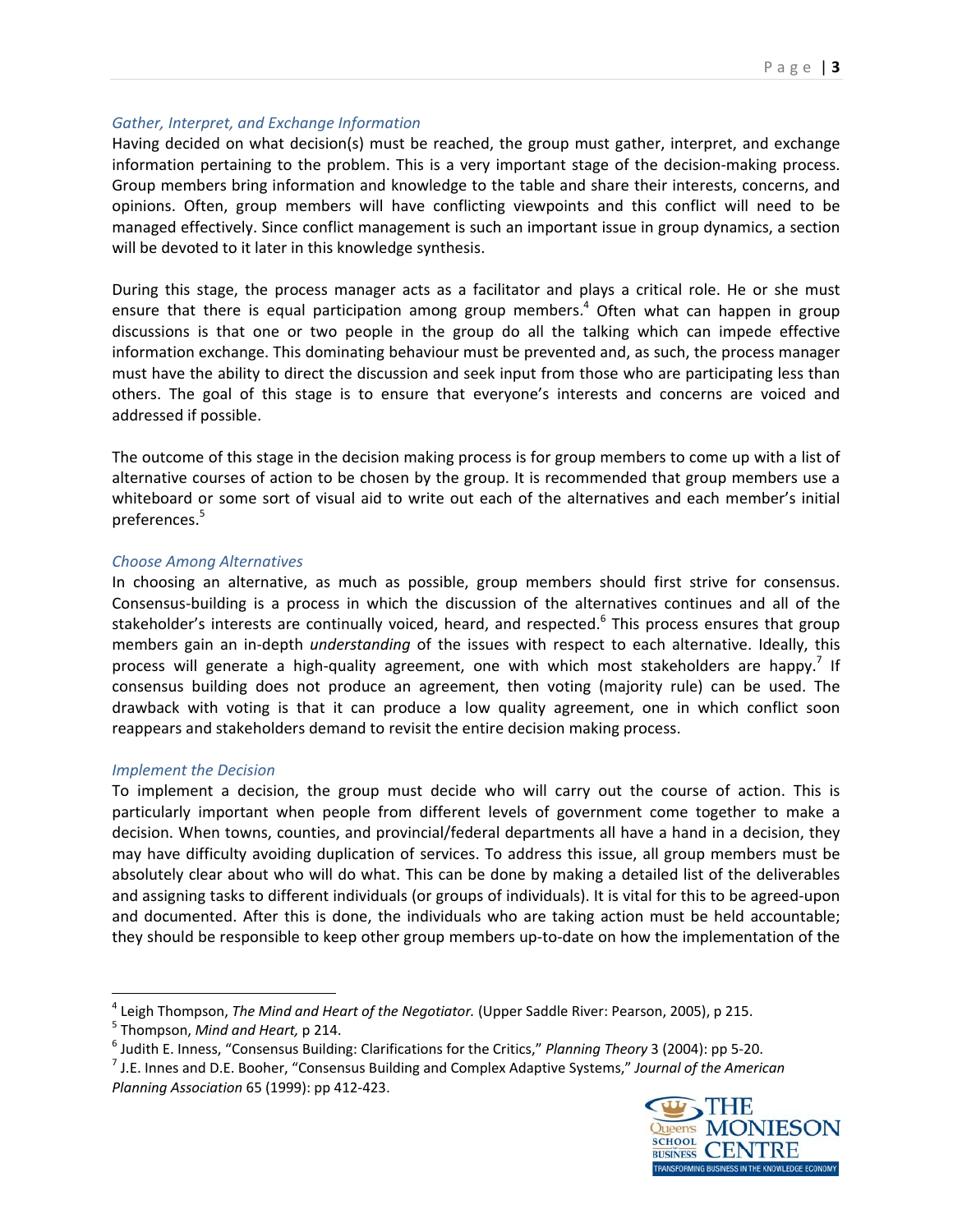plan is coming along and any deviations from the plan. Also, if possible, the group should meet again to evaluate the success of the decision.

## **EFFECTIVE IDEA GENERATION**

Throughout the collaboration process, team members may wish to come up with creative solutions to problems. Innovation and creativity can be fostered by using formal techniques to generate new ideas. The most common approach to idea generation is brainstorming.

### *Brainstorming*

Brainstorming is a group activity in which ideas are shared freely without being judged or evaluated (at the outset). When conducted effectively, brainstorming can considerably increase the quality and quantity of ideas produced by group members. $8$  The following rules can be applied:

- **Expressiveness** No matter how strange or fanciful, group members should communicate any idea that arises. Group members should "freewheel" whenever possible.
- **Non‐evaluation** Group members should withhold criticism during the idea generation phase.
- **Quantity** Group members should strive for quantity of ideas, because more ideas increase the chances of finding excellent solutions.
- **Building** Group members should be encouraged to build on the ideas suggested by others whenever possible.

### *Nominal Group Technique*

More recent research has suggested a variation on standard brainstorming that has been shown to be extremely effective. It is known as the *Nominal Group technique.<sup>9</sup>* This technique involves an initial stage of "brainwriting" – individual, written brainstorming – for about 10 to 15 minutes before the interactive brainstorming described above. Once members have come up with ideas on their own, they then share them one‐by‐one. The ideas are noted on a flip‐chart or whiteboard. The ideas are then further discussed and clarified. The Nominal Group Technique is effective because it ensures a democratic representation of all members' ideas.

## **EFFECTIVE CONFLICT MANAGEMENT**

Conflict often arises when individuals who have differing interests and agendas must make decisions together. In a community context, conflict can arise between various levels of government. For instance, when a new infrastructure project is initiated (e.g., building a new road), multiple stakeholders, including local, provincial and federal governments, often share responsibilities for different aspects of the project. In this context, complex decisions about resource allocations must be made. In addition to budgetary concerns, stakeholders may disagree on which projects should be initiated in the first place, and the timeline associated with the projects.

<sup>&</sup>lt;sup>8</sup> Thomspon, *Making the Team*, p 185.<br><sup>9</sup> A. L. Delbecq and A. H. Van de Ven, "A Group Process Model for Identification and Program Planning," *Journal of Applied Behavioral Sciences* 7 (1971): pp 466‐492.

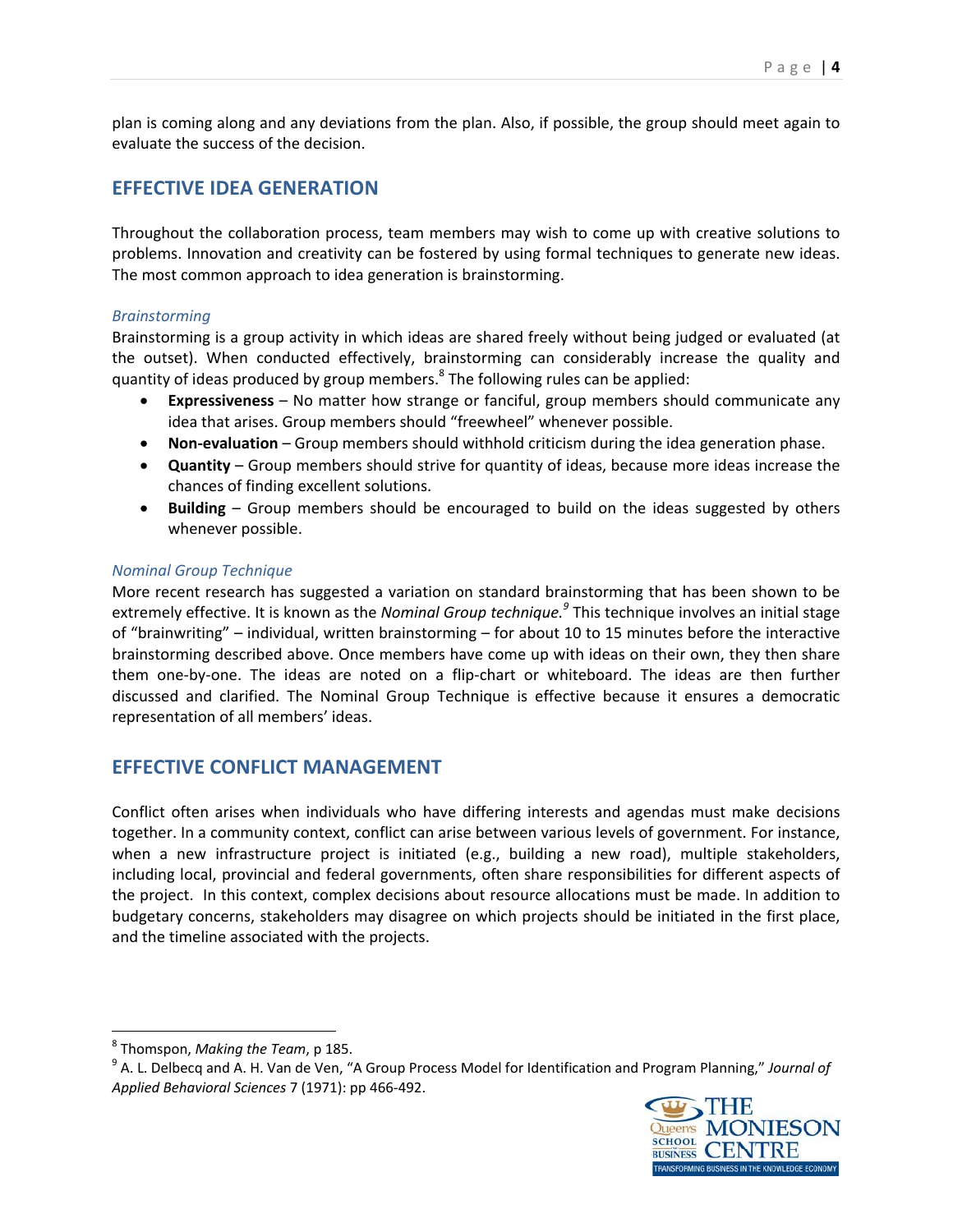## *Types of Conflict*

When one thinks of conflict, one may simply assume that it is bad and must be eliminated. However, research shows that this is not the case. There are some instances where conflict can be productive and others where conflict can be destructive. Researchers have recognized two principal types of conflict, namely, task or cognitive conflict, and relationship or affective conflict. Task conflict emerges when group members have divergent viewpoints about a task or an issue, but stay focused on solving problems caused by their differences. Relationship conflict emerges when group members attack each other personally, assign blame to each other, dislike each other because of personality clashes, and lash out emotionally.

Research has shown that task conflict can be productive. This is because task-related conflict can lead to discussions that force group members to analyze their problems in greater detail. This, in turn may lead to more creative thinking and overall better decision making. On the other hand, relationship conflict is associated with declines in productivity, because it lowers the morale of the group and makes it less likely for group members to come to an agreement.<sup>10</sup>

## *Conflict Management Techniques*

Community leaders can use conflict management techniques to reap the benefits of task conflict and minimize relationship conflict. Flanagan and Runde describe a number of useful techniques: $11$ 

## **Create a Climate of Trust**

In order for group members to be able to discuss their ideas candidly, they must be willing to make themselves vulnerable to other members. This means that groups need to create a climate of trust that allows each member to share their opinions honestly and take risks without feeling like they will be attacked personally.<sup>12</sup> Such a climate is best established at the outset. Group members can agree that the discussion is a safe place to be frank and open about ideas and that critiques are directed at the ideas and not at the person. This can prevent task-related discussions from morphing into relationship conflict.

## **Avoid Destructive Behaviours**

Certain behavioural tendencies in group discussions are destructive and should be avoided at all costs. They include:

- o **Winning at all costs** (attempting to get "your way" no matter what)
- o **Avoiding** (withdrawing from the conflict altogether)
- o **Demeaning others** (devaluing others or using sarcastic language)
- o **Retaliating** (actively or passively trying to "get even")
- o **Hiding emotions** (concealing one's true feelings)
- **Use Constructive Communication Approaches** Techniques can be used to help team members cool down, slow down, and engage constructively in the face of conflict. These include:

<sup>44</sup> (1999): pp 350‐383.



<sup>&</sup>lt;sup>10</sup> T. Flanagan and C. Runde, "How Teams Can Capitalize on Conflict," Strategy & Leadership 37 (2009): pp 20-22.<br><sup>11</sup> Flanagan and Runde.<br><sup>12</sup> Amy Edmonson, "Psychological Safety and Learning Behavior in Work Teams," Admi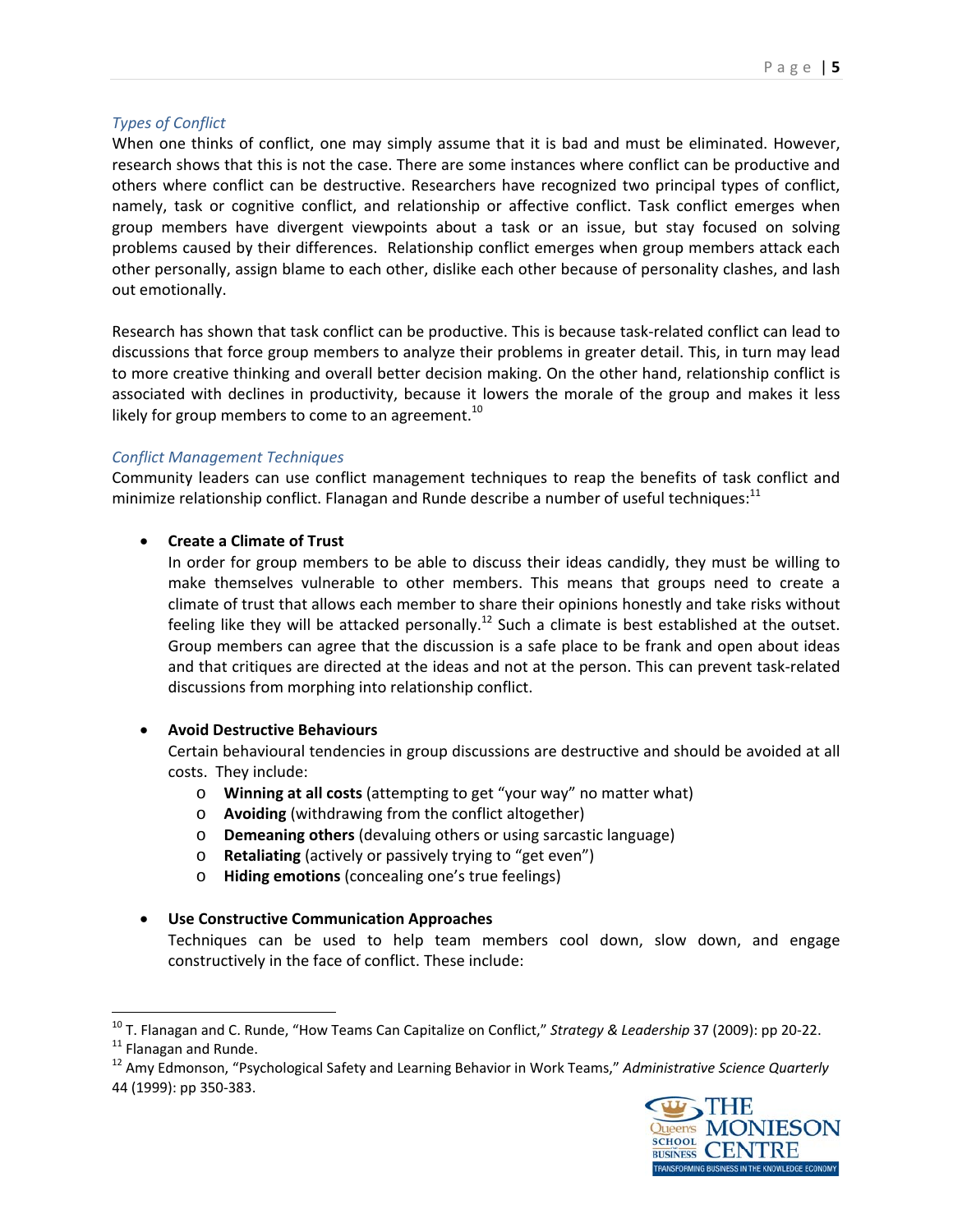- o **Self‐awareness** Group members can reflect on and become aware of the kinds of situations that "set them off". Being mindful of these reactions can allow group members to recognize and regulate their emotions during conflict.
- o **Delay responding** Group members can benefit from taking a brief time‐out before responding to a "hot" issue. A brief pause can allow group members to calm down and reflect.
- o **Perspective taking** Group members can demonstrate that they comprehend, respect, and value the positions of other group members. They can do this by verbally acknowledging each other's points of view. This approach creates a feeling of respect even in the face of disagreements.
- o **Active listening** The goal of active listening is for the listener of a message to provide feedback to the sender of the message to clarify communication. The listener can do this by paraphrasing what the sender has said and by asking whether this is correct. Active listening demonstrates that the listener cares about understanding the message and allows the sender to clarify communication if needed.<sup>13</sup>



<sup>&</sup>lt;sup>13</sup> Daniel Levi, *Group Dynamics for Teams.* (Thousand Oaks: Sage Publications, 2007), p 102.<br>THE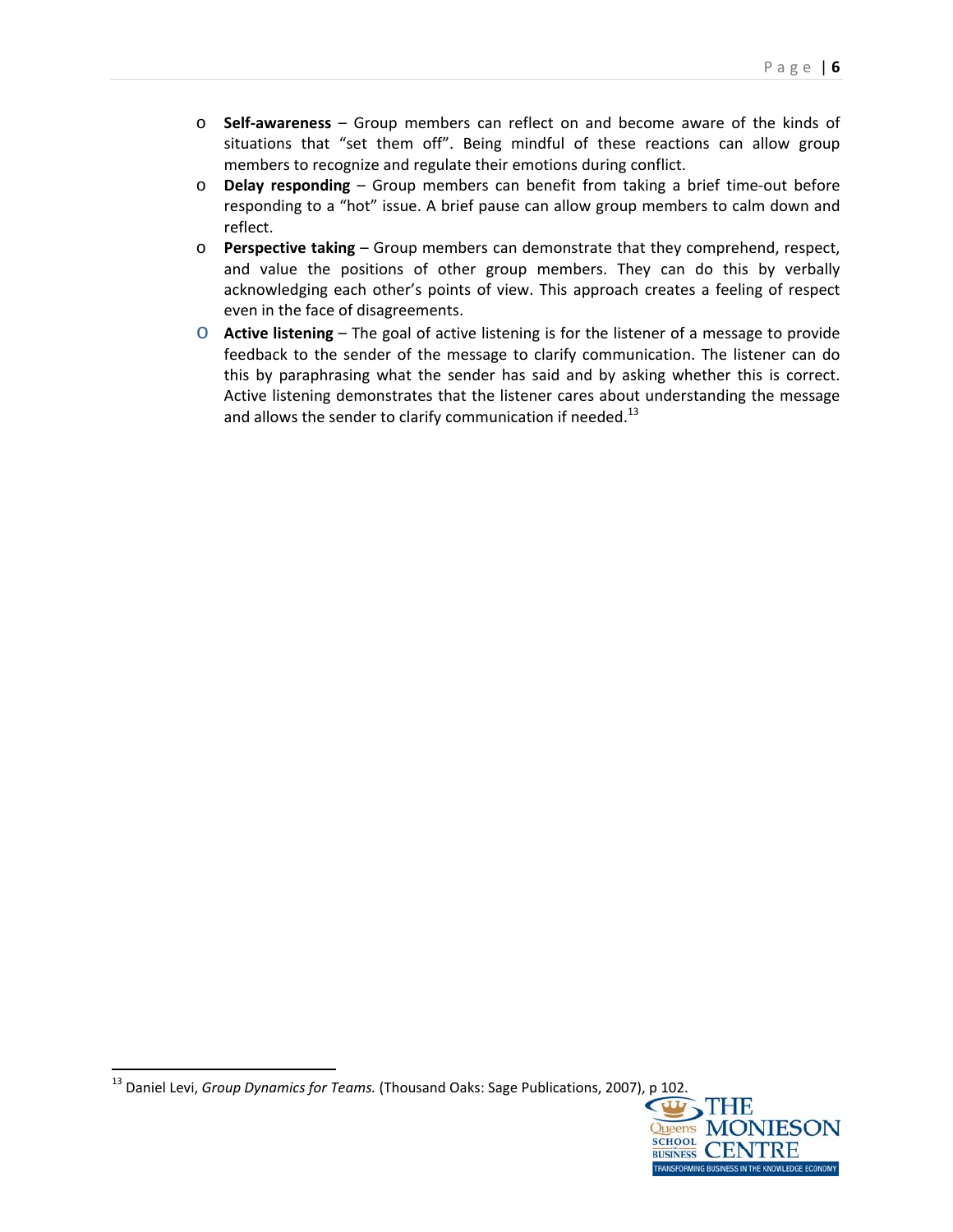## **REFERENCES**

- Annis, Robert. *Community Collaboration Project: Empowering Communities and Building Capacity.*  Brandon: Brandon University, 2008. http://www.brandonu.ca/rdi/Factsheets/CCP\_ModelsProjectFactsheet‐July2007.pdf (Accessed July 15, 2009)
- Delbecq, A. L. & Van de Ven, A. H. "A Group Process Model for Identification and Program Planning." *Journal of Applied Behavioral Sciences* 7 (1971): 466‐492.
- Edelenbos, J. & Klijn, E. "Managing Stakeholder Involvement in Decision Making: A Comparative Analysis of Six Interactive Processes in the Netherlands." J*ournal of Public Administration Research and Theory* 16 (2005): 417‐446.
- Edmonson, Amy. "Psychological Safety and Learning Behavior in Work Teams." *Administrative Science Quarterly* 44 (1999): 350‐383.
- Flanagan, T. & Runde, C. "How Teams Can Capitalize on Conflict." *Strategy & Leadership* 37 (2009): 20‐ 22.
- Inness, J. & Booher, D. E. "Consensus Building and Complex Adaptive Systems." *Journal of the American Planning Association* 65 (1999): 412‐423.
- Inness, Judith E. "Consensus Building: Clarifications for the Critics." *Planning Theory* 3 (2004): 5‐20.

Levi, Daniel, *Group Dynamics for Teams.* Thousand Oaks: Sage Publications, 2007.

Thompson, Leigh. *The Mind and Heart of the Negotiator.* Upper Saddle River: Pearson, 2005.

Thompson, Leigh. *Making the Team: A Guide for Managers.* Upper Saddle River: Pearson, 2004.